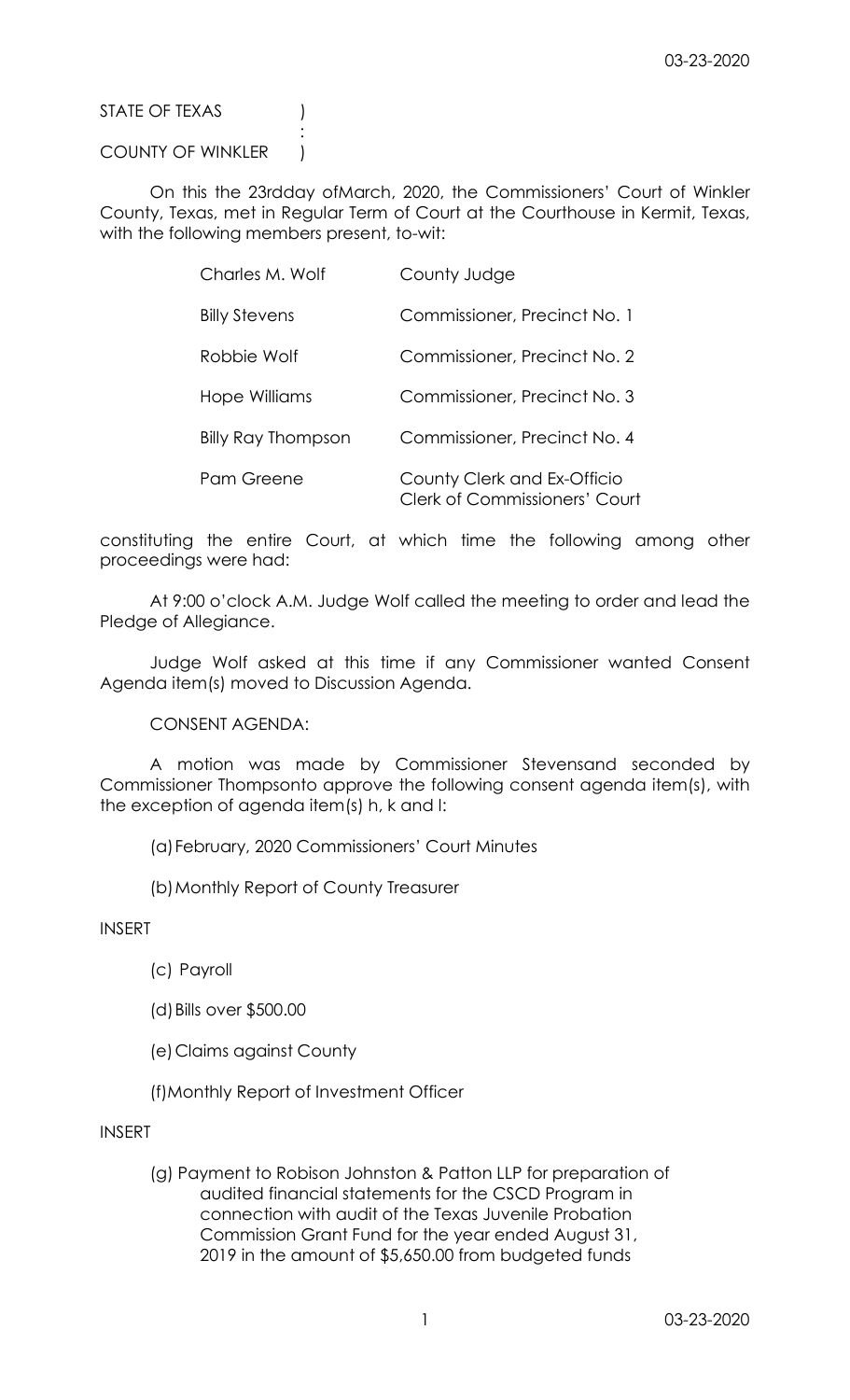- (h)Request of Joanna Muniz to use Kermit Community Center on May 08-10, 2020 for a wedding– NOT APPROVED
- (i)Request of American Legion to use Kermit Community Center on November 11, 2020 for Veterans' Day ceremonies and Memorial Gardens at the Courthouse for flag ceremony
- (j) Payment to Dell Marketing L.P. for six (6) computers and monitors and nineteen (19) soundbars in the amount of \$8,173.79 from budgeted funds
- (k)Request of Jerry Wright to use Winkler County Recreation Center on April 18, 2020 for Kermit Volunteer Fire Depart ment fire convention – NOT APPROVED
- (l)Request of Evelyn Lockwood to use Winkler County Recreation Center on April 04, 2020 for Kermit High School Prom – NOT APPROVED
- (m)Request of Commissioners, Precinct Nos. 1, 2, 3 and 4 to hire summer employees from budgeted funds
- (n) Pipeline Construction and Indemnity Contract between Winkler County and Centurion Pipeline LP, road crossing on County Road 401 for a 10" steel pipeline

which motion became an order of the Court upon the following vote:

Ayes: Commissioners Stevens, Wolf, Williams and Thompson Noes: None

 At 9:00 o'clock A.M. bidding for Winkler County Golf Course Irrigation Project was declared closed and the bids received were opened, tabulated and compared. A motion was made by Commissioner Stevens and seconded by Commissioner Williams to accept the bid ofDuininck for \$526,411.00; which motion became an order of the Court upon the following vote:

Ayes: Commissioners Stevens, Wolf, Williams and Thompson Noes: None

 Amotion was made by CommissionerStevensand seconded by Commissioner Williamstoapprove Standard Form of Agreement between Winkler County and Brown Reynolds Watford Architects, Inc., for Winkler County EMS Station and authorize County Judge to sign said Agreement; which motion became an order of the Court upon the following vote:

Ayes: Commissioners Stevens, Wolf, Williams and Thompson Noes: None

 A motion was made by Commissioner Stevensand seconded by Commissioner Williamstoapprove payment to West Texas Water Well Service for repair to water well at Winkler County Golf Course in the amount of \$7,904.37 from committed water well funds; which motion became an order of the Court upon the following vote:

Ayes: Commissioners Stevens, Wolf, Williams and Thompson Noes: None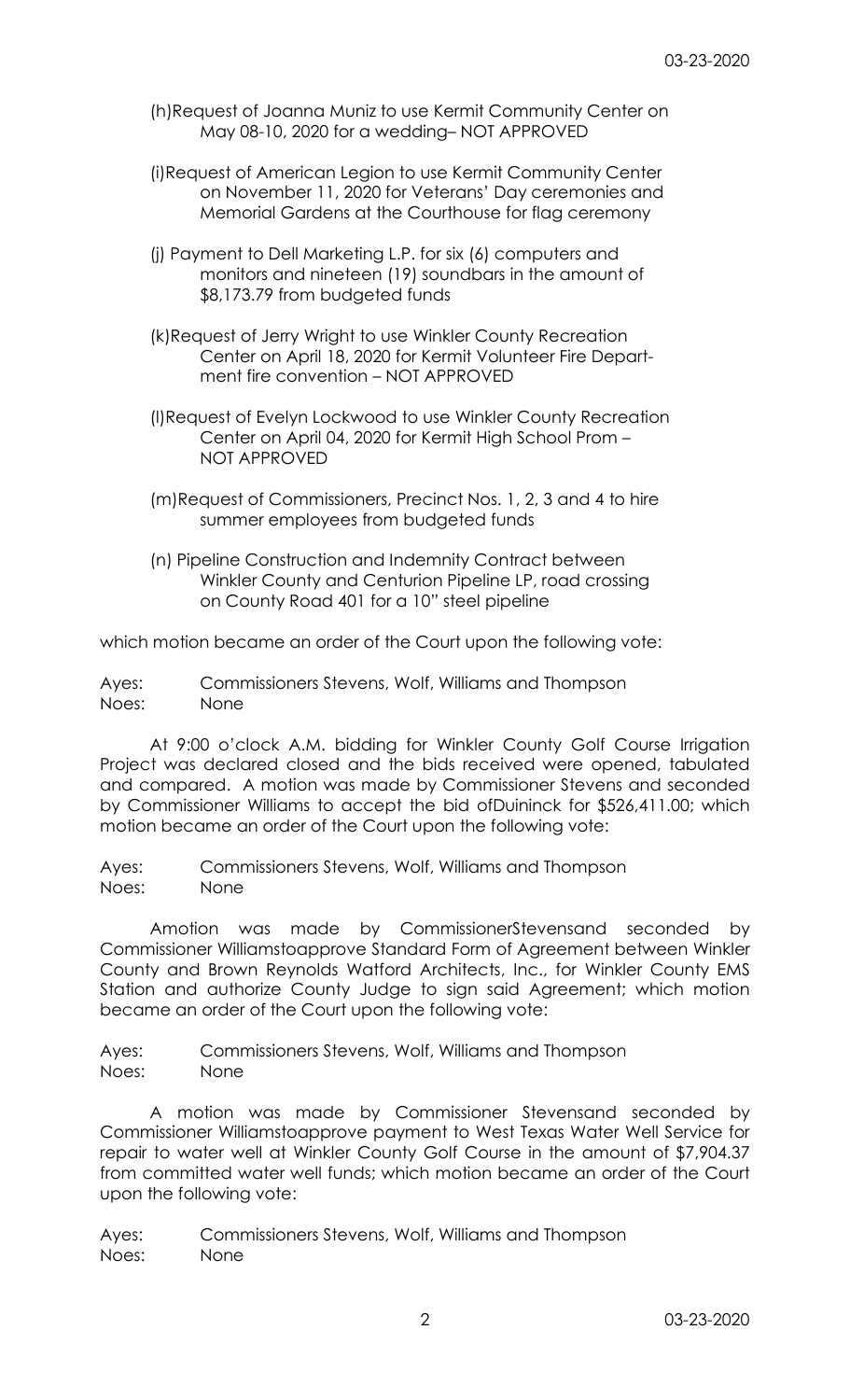A motion was made by Commissioner Stevensand seconded by CommissionerThompsontoapprove payment to Megadyne Services Co. for direct burial cable at Winkler County Golf Course in the amount of \$3,800.00 from budget funds;which motion became an order of the Court upon the following vote:

Ayes: Commissioners Stevens, Wolf, Williams and Thompson Noes: None

 A motion was made by Commissioner Williamsand seconded by Commissioner Thompsontoapprove Order Prohibiting Certain Fireworks in unincorporated areas of Winkler County, Texas; which motion became an order of the Court upon the following vote:

Ayes: Commissioners Stevens, Wolf, Williams and Thompson Noes: None

## INSERT

 A motion was made by CommissionerThompson and seconded by Commissioner Williamstoapprove payment to Kermit Motor Co., Inc. for one (1) 2020 Ford F150 Supercab, VIN# 1FTFX1C53LKD80267 for Precinct No. 4 in the amount of\$32,190.00 from budgeted funds; which motion became an order of the Court upon the following vote:

Ayes: Commissioners Stevens, Wolf, Williams and Thompson Noes: None

 A motion was made by Commissioner Williams and seconded by Commissioner Stevens to table approving proposal from Parsons Commercial Roofing, Inc., for repair to Courthouse roof in the amount of \$46,518.00 from committed capital funds; which motion became an order of the Court upon the following vote:

Ayes: Commissioners Stevens, Wolf, Williams and Thompson Noes: None

 A motion was made by Commissioner Williams and seconded by Commissioner Thompson toapprove purchase of security lighting from Sunco in an amount not to exceed \$3,000.00 from committed park improvement funds; which motion became an order of the Court upon the following vote:

Ayes: Commissioners Stevens, Wolf, Williams and Thompson Noes: None

 A motion was made by CommissionerWilliams and seconded by Commissioner Thompson toapprove Inmate Agreement between Winkler County and Lubbock County effective March 23, 2020 for housing Lubbock County prisoners at Winker County Law Enforcement Center; which motion became an order of the Court upon the following vote:

Ayes: Commissioners Stevens, Wolf, Williams and Thompson Noes: None

## INSERT

 Following discussion regarding Employee Handbook, a motion was made by Commissioner Wolf and seconded by Commissioner Thompson toapprove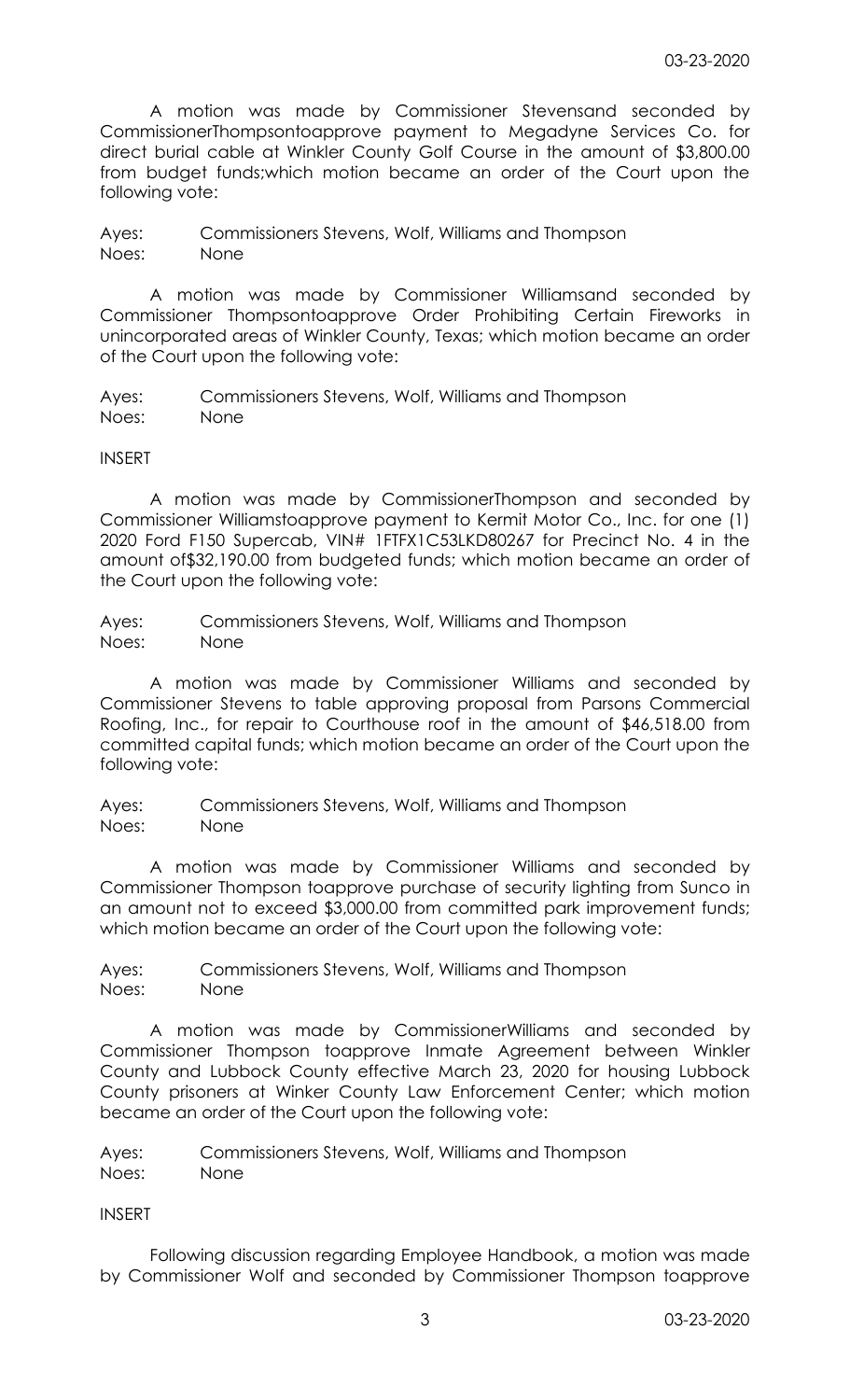Employee Handbook as is; which motion became an order of the Court upon the following vote:

Ayes: Commissioners Stevens, Wolf, Williams and Thompson Noes: None

 Following discussion regarding use, policies and fees for Wink Community Center, a motion was made by Commissioner Stevens and seconded by Commissioner Williams totable action regarding use, policies and fees for Wink Community Center; which motion became an order of the Court upon the following vote:

Ayes: Commissioners Stevens, Wolf, Williams and Thompson Noes: None

 Following discussion regarding Winkler County buildings and facilities, a motion was made by Commissioner Stevens and seconded by Commissioner Williams totable action regarding Winkler County buildings and facilities; which motion became an order of the Court upon the following vote:

Ayes: Commissioners Stevens, Wolf, Williams and Thompson Noes: None

 A motion was made by Commissioner Williams and seconded by Commissioner Thompson to approve Kermit Community Center change order(s) and modification(s)to add an extra \$100,000.00 for equipment; which motion became an order of the Court upon the following vote:

Ayes: Commissioners Stevens, Wolf, Williams and Thompson Noes: None

 A motion was made by Commissioner Wolf and seconded by Commissioner Thompson to approve Wink Community Center change order(s) and modification(s) to add extra \$25,000.00 for equipment; which motion became an order of the Court upon the following vote:

Ayes: Commissioners Stevens, Wolf, Williams and Thompson Noes: None

 There were no Winkler County Courthouse construction claim(s) for the Court to consider at this time.

 There were no Kermit Community Center construction claim(s) for the Court to consider at this time.

 A motion was made by Commissioner Stevens and seconded by Commissioner Thompson to approve Wink Community Center construction claim(s); which motion became an order of the Court upon the following vote:

Ayes: Commissioners Stevens, Wolf, Williams and Thompson Noes: None

 There were no Winkler County Airport construction claim(s) for the Court to consider at this time.

 There were no Winkler County Golf Course construction claim(s) for the Court to consider at this time.